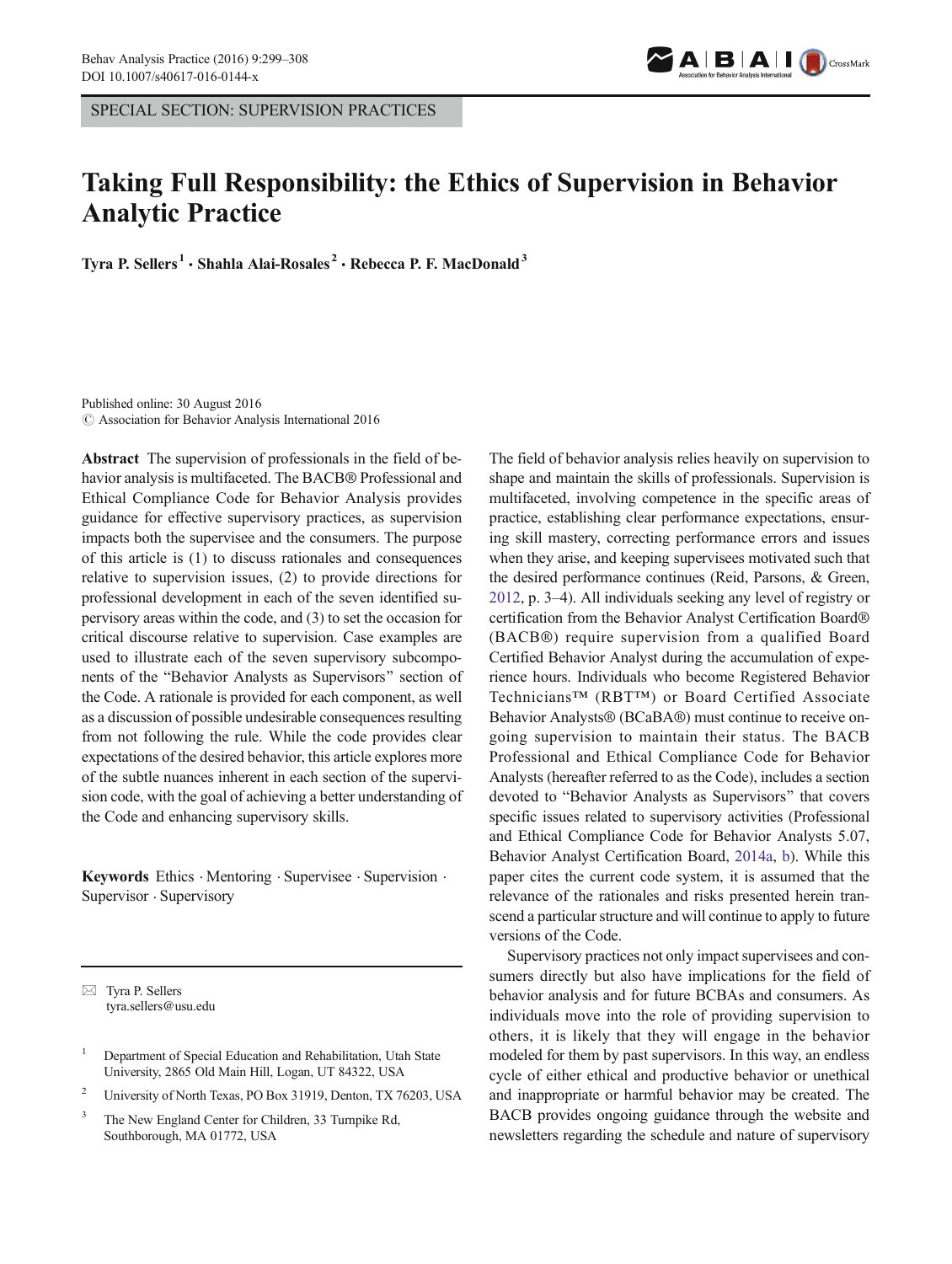activities for each level of practice. The BACB also provides, through the Code, ethical requirements and a vehicle for disciplinary action when violations of the Code occur. The guidance and requirements of the BACB are described in a manner that should produce rules following behavior, wherein the rules exert antecedent control over the behavior, as opposed to individuals contacting the direct environmental contingencies (Skinner, [1969\)](#page-9-0). The consequences of unethical practice are not always clear. Furthermore, it is not guaranteed that every instance of unethical behavior will contact consequences that shape the individual away from engaging in that response. For that reason, disciplines develop ethical rules and consequences to guide practitioners when direct contingencies may not provide sufficient protection. The Code was informed by the ethical codes of related disciplines and then tailored to behavior analytic practice by an expert panel (BACB, September [2014a](#page-8-0), [b\)](#page-8-0). The Code contains only rules, not examples or elaborations. There remains a need for resources that provide a more in depth description and discussion of the environmental contingencies related to ethics and supervision. Such resources should assist behavior analysts in engaging in a full and thoughtful application of the Code and contribute to a cycle of ethical responding across generations of behavior analysts.

Developing an understanding of the rationales for the specific supervisory subsections of the Code, as well as exploring the potential detrimental consequences that could result from failure to adhere to the Code, may facilitate a deeper understanding of the rules, conditions, and requirements. This, in turn, may lead to a more robust ability to critically apply the information to the wide variety of real life situations in which a behavior analyst may find herself. It is likely that responding in a manner that comports with the Code is, in some circumstances, in contrast with the first response that might be emitted, particularly by a novice behavior analyst. It is also possible that optimal responding in accordance with the Code, in some instances, requires more effort. In short, engaging in a critical analysis of the rationale and possible consequences surrounding the ethics of supervision may help us to better understand the expectations set forth, which may lead to behavior analysts proactively engaging in behavior more aligned with the Code, even when that behavior is effortful.

The purpose of this paper is threefold: (1) to provide a discussion of the rationales and possible consequences relative to specific ethical supervision issues, (2) to provide directions for professional development in each of the identified areas, and (3) to set the occasion for critical discourse relative to supervision components and contingencies. The paper was developed to add to the body of literature and resources appropriate for ethics courses, supervision activities, journal clubs, and personal professional development. It is important to clarify that whereas supervision can refer to activities carried out in the course of overseeing a clinical case, it can also

refer to the activities provided directly to the individual supervisee, and this paper focuses on the latter. The information provided is gleaned from supervision research, both within and outside of the field of behavior analysis, as well as our collective 80+ years of experience as supervisors. In the following sections, we review each of the Code's seven supervisory subsections. We provide a rationale for why the specific rule was likely included, as well as a discussion of the possible undesirable consequences that might arise should an individual fail to uphold the code. For each subsection, we also provide specific case examples and development resources. The case examples included are composites of actual cases, wherein specific details (e.g., names, locations, clinical settings) have been altered to ensure confidentiality. Finally, the [appen](#page-8-0)[dix](#page-8-0) includes a list of potential questions and activities that may act as a study guide or a method for assessing level of understanding of the code to be used in courses, professional development workshops, or during supervision activities.

#### "Behavior Analysts as Supervisors"

This section of the Code is devoted to supervision and indicates that a supervisor's scope of responsibility is broad. Specifically, it states that the supervisor "must take full responsibility for all facets of this undertaking." (BACB Code, [2014a,](#page-8-0) [b](#page-8-0), p.13). This language sets the tone that supervision duties should be taken seriously and only with a full understanding of the requirements and responsibility that come with this position. It is incumbent on the supervisor to have a deep understanding of these requirements, to behave in accordance with them, and to shape the behavior of supervisees. Before beginning to provide supervision, we suggest that a behavior analyst reread this section of the Code, along with this article, and engage in a self-assessment to ensure that she fully understands the scope of the role.

# 5.01 Supervisory Competence: "Behavior Analysts Supervise Only Within Their Areas of Defined Competence"

This subcode of 5.0 instructs the supervisor to provide supervisory activities that are inline with the supervisor's area of competence. This directly aligns with code 1.02, indicating that a behavior analyst's clinical, teaching, and research activities are restricted by the individual's level of competence in those activities or topics. It also agrees with 1.05 that requires non-discriminatory interactions. Furthermore, if the behavior analyst does not have the needed competencies, they are required to make referrals or get training or consultation in order to competently meet the needs of the situation. Subcodes 5.02, 1.02, and 1.05 are critical in protecting consumers from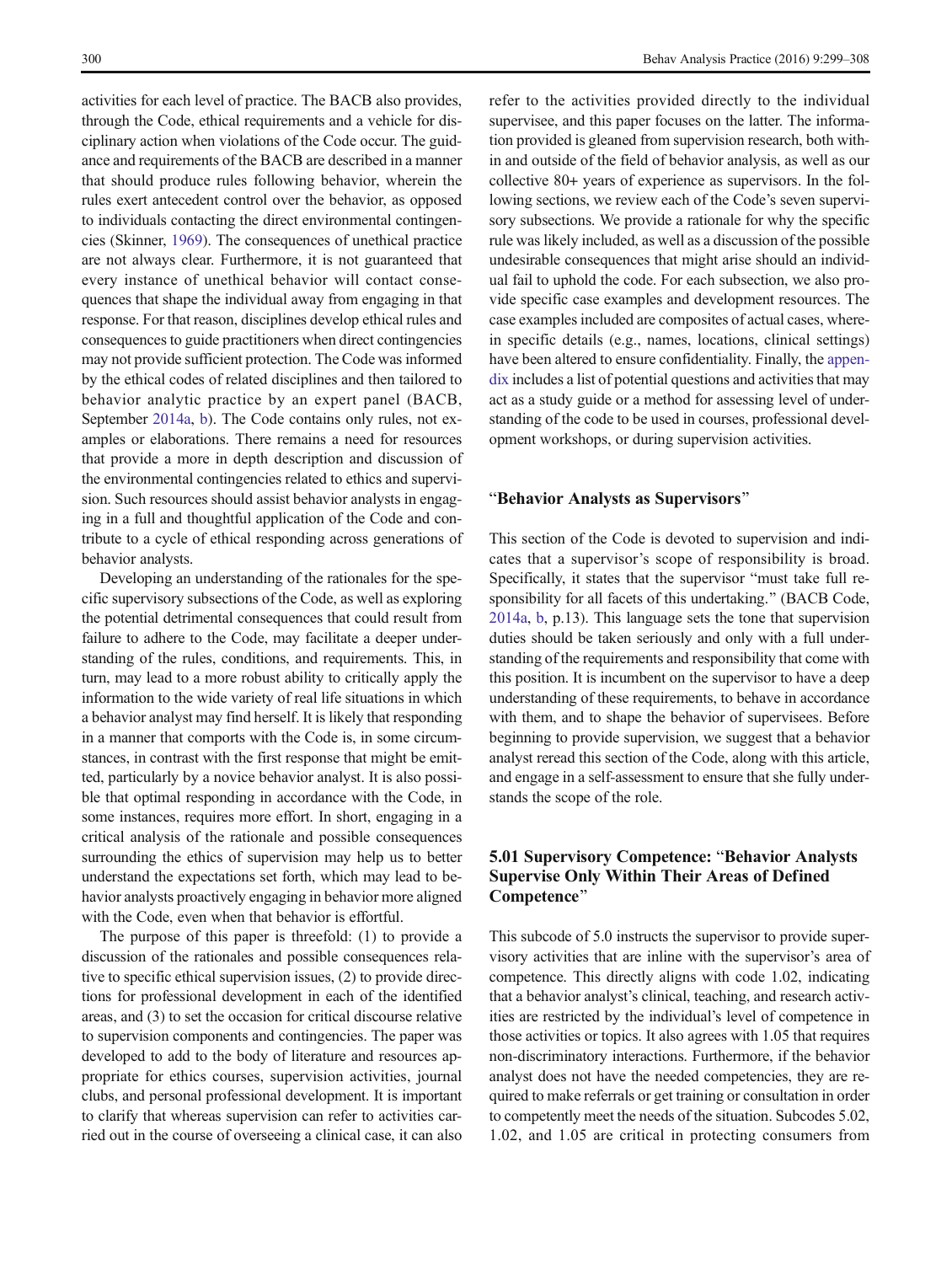receiving services from individuals who are not equipped to practice in a given area. These subcodes also function to protect supervisees from developing faulty or inadequate repertoires, which provides a degree of future protection to all consumers and supervisees with whom the individual supervisee may eventually work. Furthermore, there is indication that a supervisor's competence will affect their ability to effectively train in the particular area of practice (McGimsey, Greene & Lutzker, [1995\)](#page-8-0). Finally, these codes ensure the integrity of the field, including clinical practice and research, by restricting areas of specialization to those who are appropriately trained in a given topic or area.

One can imagine a wide variety of examples that pertain to practicing outside of competency. For example, experience exclusively with adolescents may not immediately translate to the ability to provide effective supervision to those serving very young consumers or gerontology consumers due to difference across the consumer's life span (e.g., goals, behaviors, stakeholders, physiologies, procedures, settings) that will affect the outcomes of intervention and must be considered in planning. Areas of competency might also include diagnoses of the consumers. For example, providing behavior analytic services to cognitively intact adults with mental health needs will not likely prepare a behavior analyst to supervise an individual providing clinical services to children with intellectual disabilities. Similarly, one may have worked with individuals who have a single diagnosis but not with those who have a dual diagnoses, such as a child with autism and Down's syndrome.

In addition to age and diagnostic markers, there are also considerations related to competent supervision under varied cultural conditions. Some of these may involve legal issues, some ethical dilemmas, and some cultural conflicts. The Code clearly states it is the responsibility of the behavior analyst to either be culturally competent or to obtain training and supervision to become competent (BACB Code, [2014a,](#page-8-0) [b](#page-8-0), p. 5). At the same time, the code was developed in a predominately western hegemonic context and contains rules that may appear to be at odds with some groups. Guiding the supervisee through these areas is clearly within the domain of supervision. The supervisor must have competency in these areas in order to competently assist the supervisee. For example, there may be issues related to parental rights for a same-sex couple in localities where same-sex marriages are not recognized. Such issues could affect how informed consent for treatment is carried out and how a supervisor would direct her staff to navigate such situations in non-discriminatory and beneficial ways. Other examples include conflicts related to cultural norms, such as hospitality. A skilled supervisor can help the supervisee with behaving in a respectful manner and to comply with the Code without appearing rude or uncivilized. It should be noted, however, that for some of these issues, there is no easy solution. For example, in some cultures, offering

and accepting a glass of tea is the equivalent of saying please and thank you. The Code was not developed by those cultures, and therefore, some cultural negotiation and communication may be in order. Given that these situations are varied and complex, the critical thing that a supervisor can do is to help supervisees learn to identify potentially difficult situations and engage in thoughtful and critical problem solving. Similarly, if a family maintains a particular method of daily repeated prayers that is not shared by supervisees, the supervisor should be in a skilled position to help educate the supervisee as to how to accommodate the family practices into treatment in a way that is accepting and non-judgmental. The above examples and descriptions are not exhaustive. For a discussion of the importance of cultural awareness, as well as strategies for assessing and developing such awareness, we direct readers to the article by Hughes Fong, Catagnus, Brodhead, Quigley, and Field ([2016](#page-8-0)) and a seminal text by Lynch and Hansen [\(1992\)](#page-8-0). The critical point is that the supervisor understands her competencies and has the skills to identify when a competency is lacking and make a referral, decline supervision, or pursue knowledge and skills that will allow competent supervision.

Consider a BCBA supervisor named June who completed her training and post certification work in early intervention preschools for children with autism where she focused primarily on skill acquisition programming and addressing mild problem behavior. The company June currently works for provides early intervention as well as residential services for adults with severe problem behavior. June begins to provide supervision for an individual pursuing certification who works in the adult residential program. The supervisee is assigned to a new adult consumer who engages in high levels of severe self-injury resulting in tissue damage. June's supervisee indicates that he would like to conduct a functional analysis (FA) to determine the function of the behavior, but June's only training on FA consists of reading a few articles in a course in her Master's program. She feels confident that collecting descriptive data will provide the needed information about the function. June instructs the supervisee to collect descriptive data for 2 weeks and, upon review of the data, concludes that the self-injury is automatically maintained and oversees the development of the intervention plan. To June's surprise, after a month of implementing the intervention, not only has the consumer's behavior not reduced but it has also increased in frequency and intensity.

June's situation, which is all too common, illustrates the increased risk of harm that consumers may be exposed to when behavior analysts provide supervision in an area that is not commensurate with their experience and training. This example could have taken a different turn if June had acknowledged that this case was outside her area of competence. In such a case, she could have discussed this with her own supervisor and identified other options, such as transferring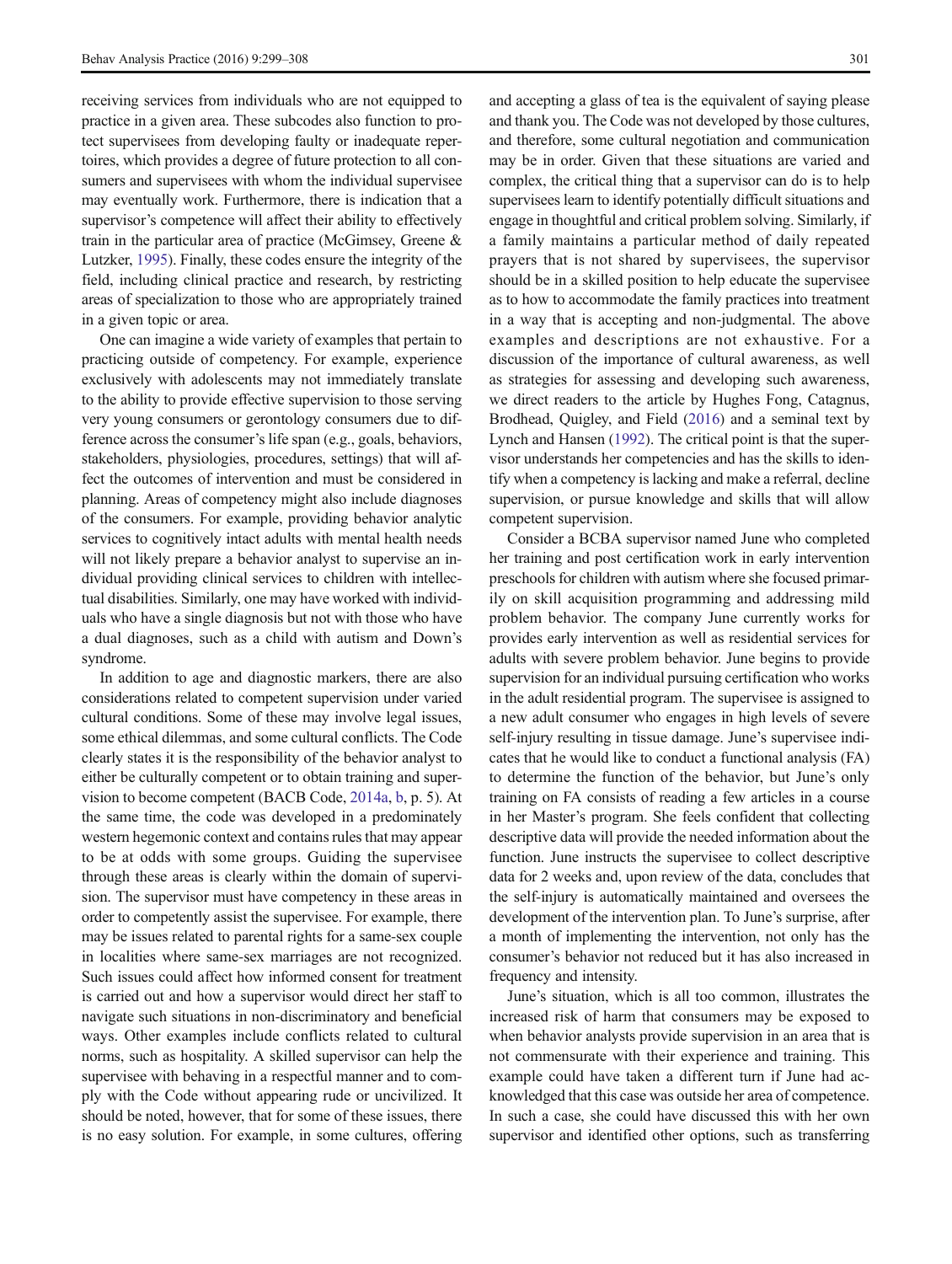the case and supervisee to a clinician with experience assessing and treating severe problem behavior.

It should be clarified that a behavior analyst is not forever restricted to practice and supervise in the narrow area of his original training. Behavior analysts can access mentorship, supervision, and experience in new areas and with new populations. There is some evidence that working across areas, with guidance, might even strengthen problem-solving repertoires (Trivette, [2005](#page-9-0)). LeBlanc, Heinicke, and Baker [\(2012\)](#page-8-0) provide guidance on how to develop competency in new areas. They suggest four areas for development: (1) contacting the literature related to the new competency area, (2) engaging with professional groups in the areas of practice, (3) directly pursuing training and supervision on the specifics related to the new area, and, finally, (4) identifying any particular credentialing requirements for practicing in that area. In June's case, she should have either declined supervision of this trainee or pursued additional supports, such as those described by LeBlanc and colleagues, so that she could ethically supervise outside of her area of competence. In doing so she would have provided her trainee with the effective skills and the consumer would have received appropriate treatment and not been subjected to further harm.

# 5.02 Supervisory Volume

Supervisors are responsible for shaping future behavior analysts, which will determine, in large part, the course of the field. One of the key components of behavioral intervention is an emphasis on measureable effectiveness. To be an ethical supervisor of practitioners, it is critical that behavior analysts are thoughtful in taking on a volume of supervisory activities that is commensurate with their availability to provide high quality, effective supervision resulting in high quality, effective behavioral analytic services. In other words, subcode 5.02 is concerned with the number of supervisees a behavior analyst accepts supervisory responsibility for at any given time. Behavior analysts taking on a volume of supervisory activities beyond their ability to be effective may result in the failure to develop adequate skill repertoires or the development of problematic skills, with their supervisees. This, in turn, could be harmful to consumers, or to future supervisees, should the person become a supervisor.

Why would a supervisor take on so many supervisees that his effectiveness is compromised? In many cases, it appears that supervisors are responding under negative reinforcement contingencies. That is, there are a lot of people who need help and training. Many behavior analysts enter the field to alleviate problems and have an inclination to help everyone (to stop the aversive situation). That is not possible. The ethical response is to only supervise as many people as can be fit logistically and technically into the supervisors' schedule while maintaining effectiveness for consumers and supervisees. There are, of course, less praiseworthy situations. There may be substantial financial benefit to supervisors (positive reinforcement contingency) or supervisors may be directed by employers to take on an inappropriate number of supervisees (a coercive contingency). Finally, sometimes, the problem is a skill deficit, such as lack of organization and planning skills.

Let us consider the case of Davida. She works in a midsized city in a region that has very few behavior analysts. Like the rest of the world, there are an increasing number of children with autism in her city in need of effective services. Davida was fortunate that she had finished both her undergraduate and graduate degrees in behavior analysis and was one of the first BCBAs in her region. She was also responsible for helping start an affiliate ABAI group in her region and a treatment center in her town. Over the course of 5 years, she continually encouraged her colleagues to pursue graduate training to meet the needs of her area. Davida is enthusiastic and has a lot of energy, but over the course of time, she found herself committing to the supervision of more and more staff and colleagues. She tried combinations of group, individual, and teleconferencing supervision to effectively manage the volume. She eventually found herself canceling supervisory sessions, not scheduling meetings within the time frames required by the BACB, and spending less and less time actually observing and giving feedback on performance. She began to get a terrible reputation among other service providers, and eventually, the funding was withdrawn from her center due to abuse allegations that staff, which she was supervising, harmed a child in her center.

Davida's case demonstrates an unfortunate outcome of inappropriate supervisory volume. When she had an appropriate number of supervisees, she was an effective practitioner and supervisor. However, as the volume of supervisees increased, her efficacy decreased. Ultimately, section 5.02 of the Code clearly indicates that one should take a functional approach in determining supervision caseload. Specifically, supervisors are directed to take on only the volume of supervisory cases or duties that will allow for delivery of effective, high quality supervision to the supervisees (BACB Code, [2014a](#page-8-0), [b](#page-8-0)).

With regard to Davida's example, several courses of action may have prevented her ethical downfall. First, a clear schedule that allowed for appropriate supervision time for each supervisee, as well as her other clinical responsibilities (if there were no slots in her schedule, she could not add supervisees); second, supervisory evaluation mechanisms (for more detail, see the proceeding section on evaluation); and finally, a community of practice to support her professional development as a supervisor and a leader in her community. Ellis and Glenn [\(1995\)](#page-8-0), Lattal and Clark [\(2005\)](#page-8-0), and Bailey and Burch ([2010](#page-8-0)) offer suggestions for creating environments that support ethical and effective behavior analytic repertoires. Some of these recommendations involve creating ongoing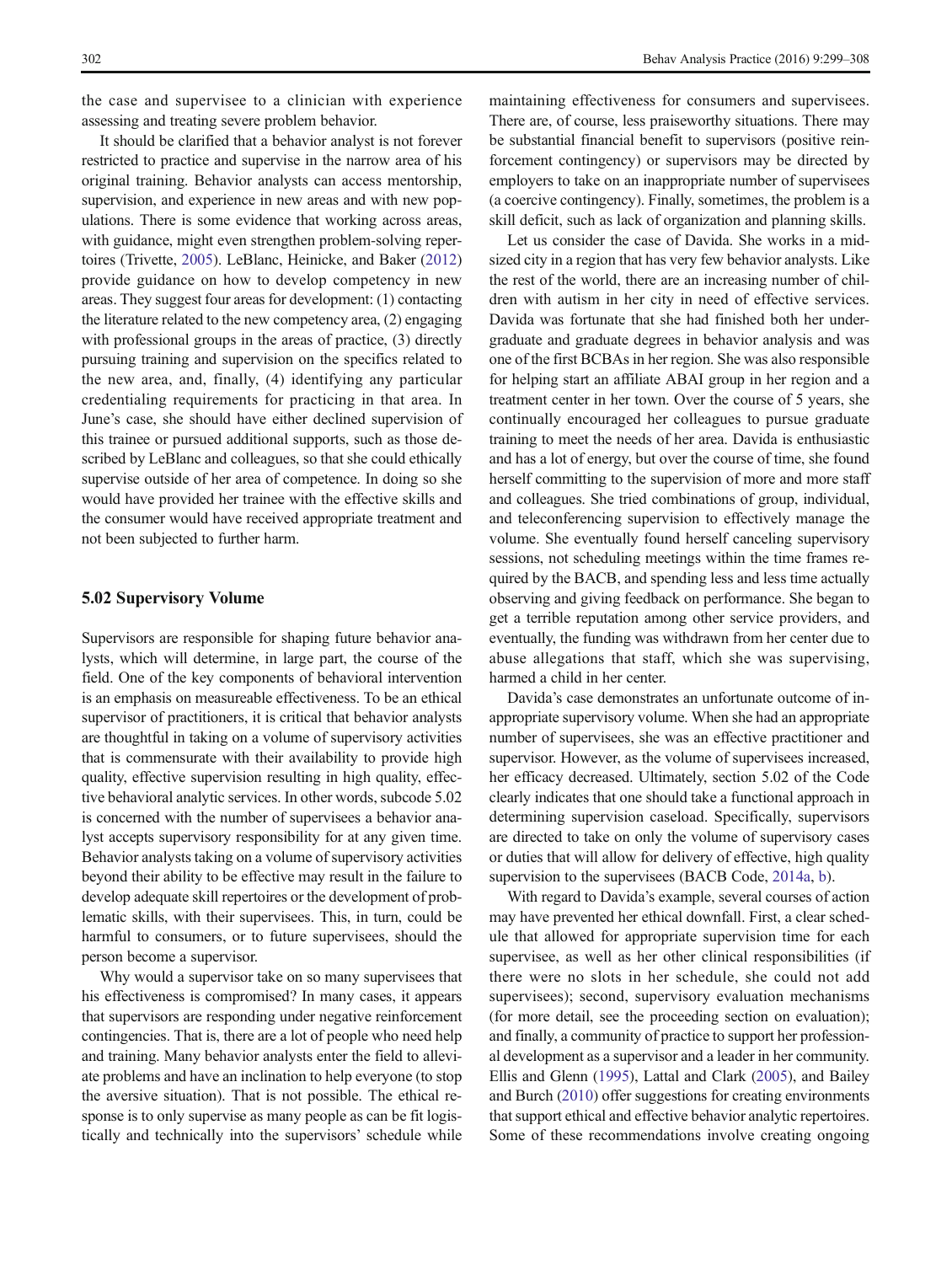verbal communities that review rules and provide feedback and having trusted colleagues to help problem solve through ethical dilemmas. If Davida had organizational structures, evaluation feedback, and a community of practice, she would likely have had a different outcome and been able to continue her leadership role in her region.

### 5.03 Supervisory Delegation

The supervisory relationship extends to the tasks and undertakings the supervisor assigns to supervisees. Therefore, it is incumbent on the supervisor to confirm that the supervisee has the required skill set to effectively carry out a given task. Allowing a supervisee to carry out a task for which s/he does not have the requisite skill set may expose the supervisee, coworkers, and/or consumers to safety or ethical risks (e.g., implementing a behavior reduction intervention could lead to injury; addressing a critical topic with a family or staff could lead to ethical violations).

It is also part of the supervisory responsibility to identify a task or activity that a supervisee should be able to carry out but cannot (due to lack of skill) to be independent and effective. It is then the supervisor's responsibility to identify or create an opportunity for the supervisee to acquire the said skill. Failure to ensure that a supervisee acquires the skills necessary to safely and ethically carry out the critical tasks associated with her jobs puts future consumers and coworkers at risk of harm. In addition, failure to address a supervisee's needs and deficits may model for the supervisee that it is acceptable for her to do so when she assumes a supervisory role in the future.

Let us examine the case of Michael. Michael has a team of RBTs working under his supervision in a community-based residential facility. Michael is the BCBA-D responsible for the programming and supervision of five young men with disabilities who live in a group home. One of the supervisees, Carmen, has worked in the homes for several months. She went through initial RBT training, reaching mastery criteria quickly and beyond expectations. She performs very well on all her assigned tasks. Michael encourages Carmen to pursue a Bachelor's degree and BCaBC certification. The agency where Michael works is opening up a new home and as his time is spread more thinly, he begins to ask Carmen to take more responsibility. The parents of one of the young men would like him to come home for weekend visits, and they request training on how to manage his challenging behavior. Michael asks Carmen to train the parents. She gives them a copy of the behavior management plan and describes the procedures. The young man goes home and attacks his younger sister, leaving her in the hospital with multiple injuries.

Carmen had not gone through training to deal with behavior challenges across multiple settings, and RBTs are only to assist, not conduct, parent training. Further, Carmen had not received instruction on how to implement effective training, telling a parent what to do is not the same as training. Although Carmen performed well in her RBT role, training the young man's parents was beyond the scope of her abilities and responsibilities and should not have been delegated.

One of the best ways to prevent such ethical difficulties in supervision is to have clear descriptions of both responsibilities and prohibitions. In this way, all parties are clear on which tasks and activities are allowable. In this case, the RBT role is relatively new and has restricted clinical responsibilities that are specified on the BACB website. Listing out the tasks and actions that are allowable and prohibited can have two direct benefits. First, and foremost, it allows the supervisor to have a conversation with the individual about the practical and ethical implications of proper training and preparation. Second, reviewing the lists may provide the supervisee with a clear understanding of what the job requirements might be for the next level of her professional development.

## 5.04 Designing Effective Supervision and Training

Using the principles of behavior analysis to design effective, evidence-based supervision and training is best practice and increases the probability of achieving optimal outcomes. Doing so also ensures that high-quality supervision is modeled for the supervisee. Failure to model use of effective supervision and training may result in the supervisee providing poorly designed, ineffective, or coercive supervision in the future.

There are two key points to understand when designing effective training and supervision programs for behavior analysts. First, there are specific disciplinary requirements describing the features of effective, evidence-based supervision that is grounded in the knowledge of basic principles (BACB, Supervisor's curriculum). These requirements entail the use of effective and ethical methods that meet defined goals, as well as professional and legal mandates. Second, supervision, like intervention, has a research evidence base and the supervisor has a responsibility to keep up with advances in training. That is, new procedures will be developed and evaluated, contributing to the evidence base on effective supervision. This research literature should be contacted on a regular basis and incorporated into supervision as appropriate. Carr and Briggs [\(2010\)](#page-8-0) offer a series of recommendations for maintaining regular contact with the literature. At the most basic level, the supervisor must have access to journals publishing research on effective methods for teaching adults to produce behavior change. Careful selection and arrangement for frequent accessibility (e.g., bookmarks, alerts, aggregators, journal reading, and discussion clubs) are most likely to put the supervisor in contact with relevant advances.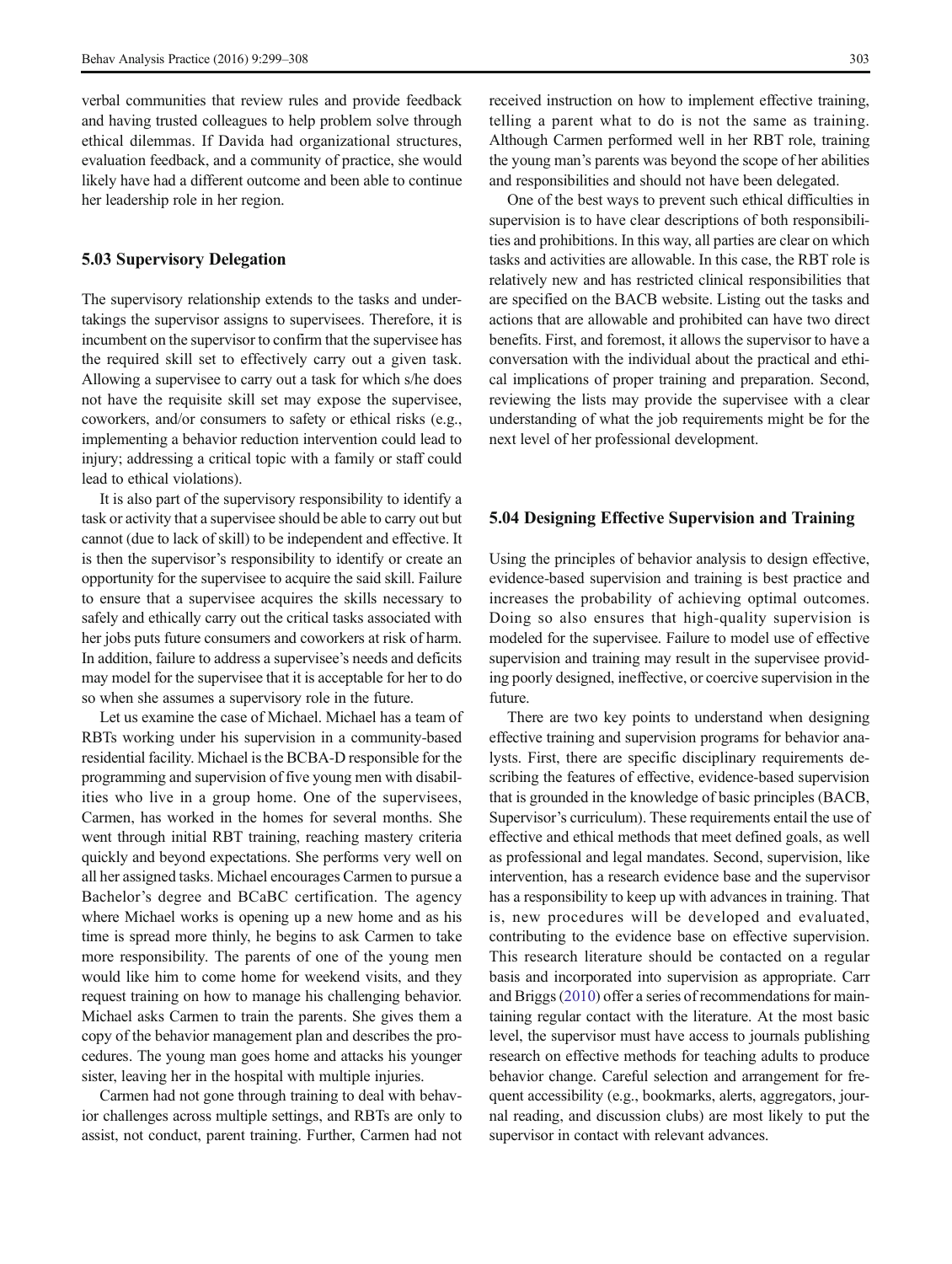Let us look at two examples, one regarding effective training procedures and one regarding ethical misconduct. Jamal was a BCBA who had been in practice for 5 years and a supervisor for 1 year. He was responsible for the supervision of staff in an early intervention program. His typical supervision practice was to conduct assessments, develop baseline measures, design and implement the general teaching protocol himself, and then to train the staff using behavioral skills training. Modeling was an important component, as timing and reinforcer selection were critical to the success of the procedures. Jamal was to supervise Lucy, a woman 20 years his senior who presented as having extensive knowledge of the procedures. Jamal felt disrespectful and self-conscious modeling for an older person who seemed to know what she was doing. He gave her the protocols without the modeling component of training. The data from the children she served suggested that she did not implement the procedures correctly; they made very little progress. Regardless of Lucy's confidence in her skills, Jamal should have provided the modeling as part of the initial training package. At the very minimum, he should have observed her following training and provided follow-up coaching and modeling as soon as it became clear that the procedures were not implemented correctly.

Our second example focuses on Robert who was a BCBA supervising in a facility that served people with traumatic brain injury (TBI). The facilities were located across several states; some states required certification of TBI practitioners, and one of the states did not allow funded TBI practice under the professional title of "behavior analyst." Robert met the qualifications mandated by all the involved states, as he was both a BCBA and a rehab counselor. His supervisees, however, did not meet the licensure requirements and were billing and practicing as behavior analysts. He allowed this practice to continue. This was a problem of meeting locality requirements and Robert was knowingly allowing his supervisees to commit fraud. Although he supervised their practice in a highly effective evidence-based manner and his staff demonstrated appropriate and proficient use of techniques producing favorable outcomes, this was an ethical breach of 5.04, as they were not meeting the legal requirements of the state that required a license. Robert should not have allowed the staff to work and bill as behavior analysts.

#### 5.05 Communication of Supervision Conditions

The BACB requires supervisors to provide the supervisee with a written breakdown of the supervision conditions at the beginning of the supervisory relationship. Providing clear descriptions of the scope and content of supervision allows for both parties to make an informed agreement to proceed. A technological description of the scope of the relationship ensures that each person understands the requirements of the supervisory relationship (e.g., time requirements, content to be covered, determination of skill and concept mastery, conditions under which a supervisor may refuse to sign a supervision form, etc.) and will likely reduce future misunderstandings. Engaging in a thoughtful and thorough review of the supervisory relationship is one of the first opportunities for a behavior analyst to model for the supervisee.

Entering into a supervisory relationship without making expectations clear at the outset may result in a mismatch between the supervisee and the supervisor's perceptions about things such as the purpose and scope of the relationship. This could lead to confusion and disputes about which activities and tasks are appropriate for the parties to expect of one another or whether a task or content area has been met. It is possible that these issues could lead to a supervisor refusing to sign supervision forms and to a supervisee losing experience hours. Behavior analysts can access practice guideline articles specific to supervision that provide recommendations for structuring supervision for success (Sellers, Valentino, & LeBlanc, in [2016;](#page-9-0) Turner, Fisher, & Luiselli, [2016\)](#page-9-0).

To illustrate some of the potential issues resulting from failing to clearly communicate the supervision conditions, let us take a look at the case of Tyson and Sarah. Sarah is a BCBA with 4 years of experience providing supervision to individuals accruing fieldwork experience. She is providing supervision to Tyson who works as a paraprofessional in a special education classroom. She takes notes for herself at the end of each supervision meeting and assumes that Tyson is doing the same. She spends several supervision meetings discussing dimensions of applied behavior analysis with Tyson, but based on her notes, she determines that he is not mastering the concepts. At the next supervision meeting, she tells Tyson that she will not sign his supervision forms until he masters these concepts. Tyson is confused, as he had no idea that she would withhold her signature, nor how she was measuring his performance; he thought that they were just discussing the concepts. Tyson submits a complaint with the BACB for a potential violation of Code 5.07.

In Sarah's scenario, the issue is not that she had certain performance standards or that she wanted to withhold signing off on the hours, the issue is that she did not clearly outline and discuss with Tyson the performance expectations and conditions under which she might refuse to provide her signature. This could have been avoided by taking the time to systematically outline and review critical components. As behavior analysts, we should use the tools and strategies provided to us by our science in all facets of professional activity. Borrowing from the behavior skills training (BST) literature, supervisors should implement the first two steps of behavior skills training (description and written summary) at the start of the supervisory relationship to clearly indicate the scope of the supervisory activities (Parsons, Rollyson, & Reid, [2012\)](#page-8-0).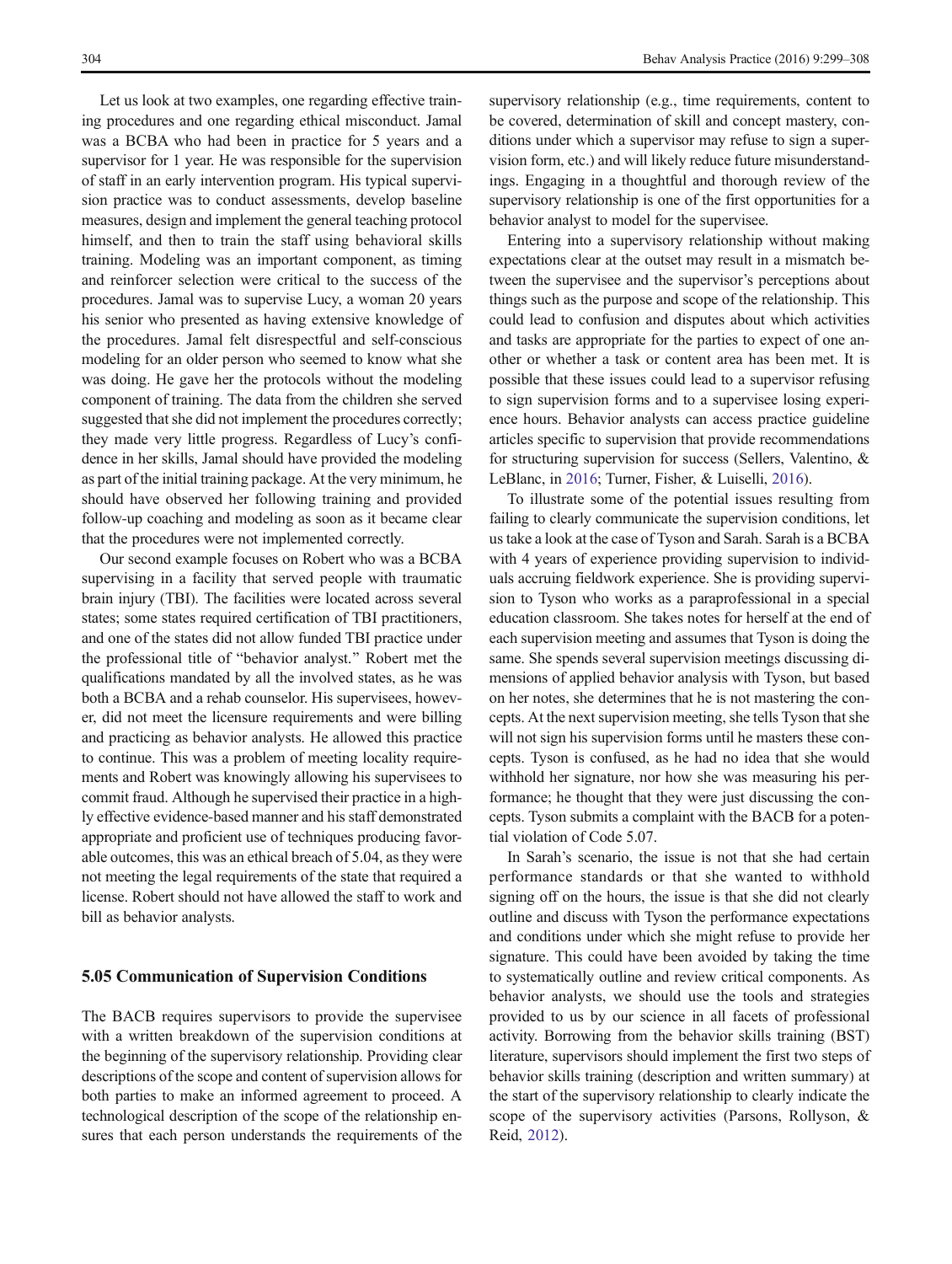#### 5.06 Providing Feedback to Supervisees

Because the focus of the supervisory experience is to gain knowledge and skills, positive and corrective feedbacks are essential components of that process. The supervisor should design systems using the principles of applied behavior analysis to ensure that the desired effects are obtained (that is, shaping and acquisition of skills to criterion). Failure to use effective feedback and reinforcement may result in the supervisee not acquiring a skill or acquiring ineffective, faulty, or potentially harmful skills. Furthermore, if poor feedback and reinforcement systems are modeled for the supervisee, the supervisee may employ the same methods once s/he becomes a supervisor.

Given that behavior is most effectively shaped when consequences closely follow the relevant behavior, supervisors should design systems that allow delivery of reinforcement and feedback in a timely manner. This increases the likelihood that the desired change in the supervisee's performance will occur and also models effective supervisory behavior for the supervisee. Because the supervisor is responsible for signing off (or not signing off) on the experience hours, the supervisor must collect data to document areas covered, skills acquired, persistent deficits, feedback provided, and other relevant information. A supervisor's failure to document progress and feedback provided to the supervisee prevents the supervisor from assessing the data and using those data to make decisions about supervisory activities. Lack of documentation may also result in future disputes should the supervisor refuse to sign a supervision form or elect to discontinue the supervisory relationship. Behavior analysts can access the field's ample resources on reinforcement for guidance (Bailey & Burch, [2010;](#page-8-0) Lattal, [2012;](#page-8-0) Reid et al., [2012;](#page-8-0) Turner et al., [2016\)](#page-9-0).

For this section, we will discuss the case of Jack, a BCBA with 2 years of experience of supervision to clinical staff at a center for children with autism. Jack conducts in vivo observations of his supervisees, as well as office meetings. During in vivo observations, he observes quietly and does not take notes, as he does not want to intimidate the supervisees. He is very pleasant in his interactions with his supervisees, and in meetings, he provides frequent general praise statements. However, he rarely provides any sort of critical evaluative or corrective feedback, despite the fact that each of his supervisees has at least one area of significant concern to him. When Jack does provide corrective feedback, it is typically during meetings in his office, up to a week after the observation occurred, and it presented as "something to consider working on." As a result, his supervisees perceive that they are doing very well and do not engage in critical selfevaluation. A few supervisees who were jointly supervised by a BCBA who was more direct and timely with her feedback have asked to be supervised solely by Jack. Another supervisee of Jack's demonstrated significant and consistent

performance issues resulting in stalled acquisition for several consumers. When Jack finally provided an unfavorable performance evaluation for one of his supervisees, she became very upset, stating that he had not addressed the concerns nor did he provide her with documentation.

Jack's case highlights several possible risks associated with poor feedback and reinforcement systems. On the one hand, providing general praise might make a supervisee feel comfortable, but it does not shape up desired repertoires. Doing so might also result in a false sense of competency and an inability to evaluate and tact one's own strengths and deficits. On the other hand, failing to provide timely and specific feedback about performance issues may result in the development of insufficient skills and negatively impact the progress of consumers.

## 5.07 Evaluating the Effects of Supervision

It is required that supervisors evaluate the effectiveness of the supervision provided so the s/he can make data-based decisions related to continuing with the supervision activities or making modification to enhance effectiveness. Supervision is evaluated at three different levels: (1) consumer performance, (2) staff performance, and (3) supervisor performance. The supervisor must be able to assess if the supervision activities are effective at establishing a successful supervisory relationship (i.e., the supervisee regularly attends meetings, completes tasks, seeks out the supervisor's feedback and guidance, makes changes to own behavior based on supervisor feedback), increasing the supervisee's knowledge, skills, and effectiveness in the targeted areas (i.e., consumers make progress, staff implementation with fidelity) and establishing a relationship between supervision practices and consumer and staff performance. If changes need to be made, the supervisor must evaluate if those changes were effective at producing the desired effects. In evaluating the effectiveness and outcomes of the BA's own supervision, s/he models evidence-based supervisory/training practices and data-based decision making for the supervisee.

If the supervisor fails to evaluate the effectiveness of the supervision provided, three risks are posed. First, the supervisor could be providing effective supervision but not specifically evaluating the effects, which may reduce the supervisor's ability to replicate those effects with subsequent supervisees. Second, the supervisor could continue to provide ineffective supervision, which increases potential risks to current and future consumers, as well as poses the risk of the supervisee emulating the ineffective supervision practices in the future. Third, the supervisor could unknowingly provide damaging supervision, thereby doing harm to the current supervisee and potentially consumers, as well as the future risks listed in the second point.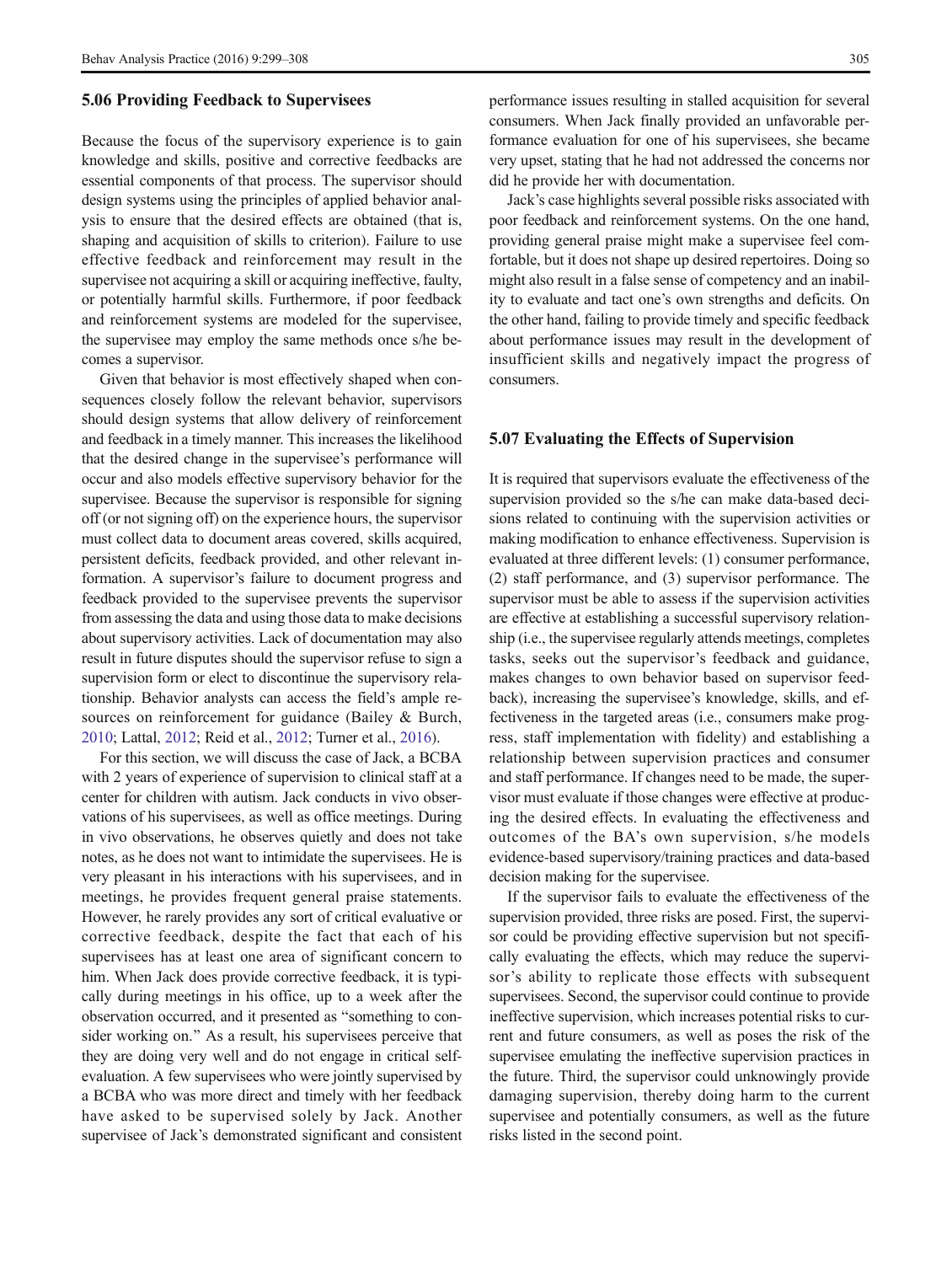Critically evaluating the effects of supervision is perhaps one of the hardest areas of the supervisor's responsibilities. Building in the time and systems to evaluate across consumer, supervisee, and supervisor performance and pinpoint if the barriers reside in the supervisor's behavior can be effortful and require a willingness to engage in self reflection. A functional relationship between a supervisor's behavior and consumer and staff performance can sometimes be difficult to evaluate. The BACB Supervisor Curriculum Outline recommends a multipronged approach with multiple sources of data that include objective measures of performance goals, as well social validity measures at each of the three levels (BACB, Supervisor's Curriculum, [2012\)](#page-8-0). Data systems for consumer behavior are well established, as this is a cornerstone of be-havior analytic practice (Greenwood & McConnell, [2013](#page-8-0); Taubman, Leaf, & McEachin, [2011\)](#page-9-0), and systems for observing staff behavior also enjoy a robust literature (Greenwood, Carta, Arreaga-Mayer, & Rager, [1991;](#page-8-0) Quilitch, [1975](#page-8-0); Weinkauf, Zueg, Anderson & Ala'i-Rosales, [2011\)](#page-9-0). Recommendations and resources for measuring supervisory behavior have increased in the last few years (Harchick, Sherman, Sheldon, & Strouse, [1992](#page-8-0); Reid et al., [2012](#page-8-0); Sellers et al., [2016](#page-9-0); Turner et al., [2016\)](#page-9-0). All of these resources provide examples of procedures, operational definitions, and protocols. Some like the Greenwood et al. ([1991](#page-8-0)) resource are books providing multilayered and complete examples for evaluation systems. Others, such as Turner et al. [\(2016\)](#page-9-0), provide downloadable supervisory evaluation forms. Finally, experienced groups like Sellers et al. [\(2016\)](#page-9-0) provide recommendations for multitiered evaluations that include consumer acquisition measures and feedback and survey protocols. There are many ways to evaluate the behaviors and environments of consumers, supervisees, and supervisors. It is a complex process, but supervisors fortunately can turn to these, and many other, resources for guidance.

To illustrate the complexities of this process, let us review the case of Xuan. She contracted with a public school to supervise the staff and oversee the programming in a selfcontained special education classroom. Xuan provided training but did not measure performance and had no indicators of mastery. She did conduct regular observations of the staff using treatment fidelity checklists and posted performancespecific feedback in a prominent place in the classroom. The treatment fidelity data were initially low, but over time, they increased. At no point did she solicit feedback from the team regarding the effectiveness or quality of the supervision she was providing. Because of that, it came as a shock to Xuan when the principal met with her to revoke her contract, explaining that the staff felt that she was not providing highquality supervision services. They noted that they were embarrassed by the treatment fidelity data that was publicly posted without warning, and that when they approached Xuan about it, she told them that they just needed to pay more

attention during trainings. They shared that they thought the only reason that their treatment fidelity data increased was because they sought outside support and stayed after school to practice with each other to master the skills. Because Xuan did not collect performance measures during training, it was impossible for Xuan, or an outside evaluator, to determine if the staff members were acquiring the skills as a result of the training. Furthermore, because she did not seek any feedback from the staff about the desirability and impact of the supervision she was providing, she had no idea that the staff did not like the public posting of feedback, felt that the training was inadequate, or that they were putting in additional time to secure effective training.

Xuan's situation highlights the need for behavior analysts to be technological with regard to their supervisory practices, measure the effects of those practices, and evaluate those data. Specifically, in addition to taking direct measures of staff and consumer performance, supervisors should find other ways to assess the effects of supervision, such as asking directly for feedback or using surveys. Had Xuan been soliciting feedback and monitoring the staff and her own behavior throughout the supervision process, the outcomes may have been quite different. There are numerous guidelines and examples that Xuan could have turned to for support, beginning with the BACB Supervisory Curriculum Outline that outlines the critical components of effective supervision (BACB, Supervisor's Curriculum, [2012\)](#page-8-0) and texts containing data systems for evaluation at multiple levels (Reid et al., [2012\)](#page-8-0). Furthermore, Xuan could have accessed the article by Turner et al. [\(2016](#page-9-0)) and used the provided evaluation form for the purpose of having the supervisee rate the supervisor's behavior and the content of the supervisory activities.

Evaluation at each level allows responsible for supervision. That is, if there is measurable evidence that (1) the consumer is making progress, (2) the staff is performing with competence and fidelity, and (3) the supervision is being carried out in an evidence-based, socially valued, and effective manner, then the behavior analyst is functioning within the ethical boundaries of BACB supervision requirements. Furthermore, evaluation is the mechanism to insure that the purpose of supervision is fulfilled in that high-quality services are provided that result in consumer improvement and that the staff is fully supported by the BCBA supervisor in producing these outcomes.

# Conclusion

The BACB Code for behavior analysts provides the supervisor with an entire section outlining the requirements aimed at ensuring that BCBAs provide ethical supervision. These rules are meant to exert antecedent control over the supervisor and supervisee's behavior. It is possible that rule following is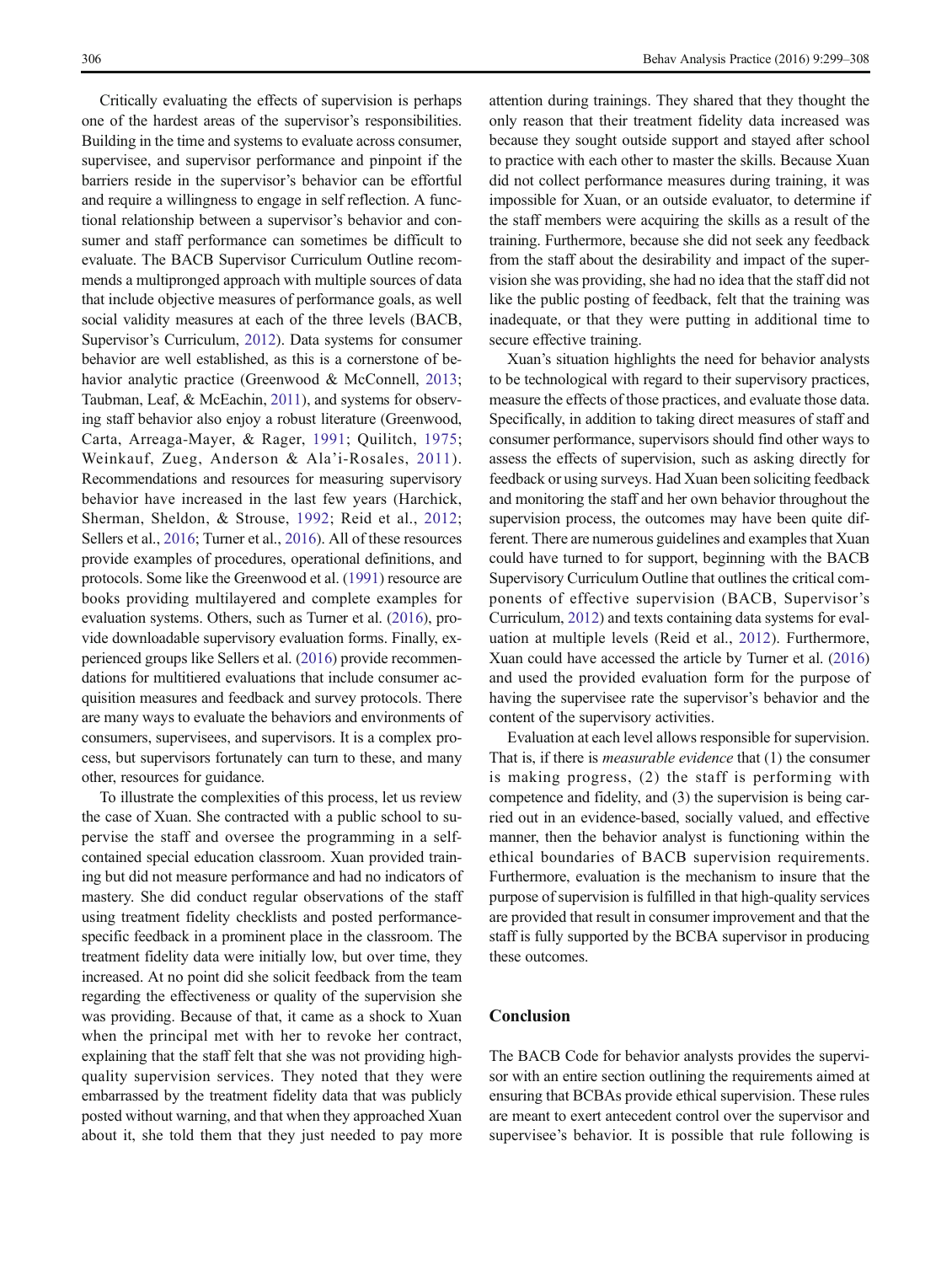<span id="page-8-0"></span>enhanced when the rule-follower is aware of the rationale behind the rule, as well as the potential negative outcomes to be avoided by following the rule. Whereas the Code provides clear expectations of the desired behavior, it is beyond the scope of such a document to include in depth rationales, examples, and resources.

The purpose of this paper was to explore some of the nuances inherent in each section of the supervision code section in an attempt to provide a rationale for the codes to promote critical analysis. Another focus of this paper was to provide the BCBA supervisor with directions and resources to maintain and enhance their supervisory repertoires, not only for the well being of their consumers and supervisees but also toward the favorable shaping of the field of applied behavior analysis. Within the supervisory relationship, supervisors should not only work to ensure familiarity with the Code but also to engage in thoughtful analysis and conversations with supervisees.

#### Compliance with Ethical Standards

Funding No funding was received for this project.

Conflict of Interest The authors declare that they have no conflict of interest.

Ethical Approval This article does not contain any studies with human participants performed by any of the authors.

# Appendix

Potential Study Guide for Journal Clubs:

- 1. How do the practices of current supervisors have implications for the field of behavior analysis and for future BCBAs and consumers? Use examples of your own, or examples from the article.
- 2. What does it mean to supervise only in your area of defined competence? Why is this important? What aspects of practice could this influence?
- 3. What might motivate a behavior analyst to take on an inappropriate supervisory volume? What are some consequences for this action? How can behavior analysts avoid the temptation to take on more supervisees than they can effectively manage?
- 4. When supervising registered behavior technicians (RBT), what should a BCBA know about the credential and training of RBTs? How can this influence effective supervisory practice?
- 5. Why is it important to clearly communicate the supervision conditions prior to beginning supervisory relationship? Give some examples of expectations that should be a part of this contract or agreement.
- 6. The Code provides guidance on the importance of feedback when supervising. Give examples of types of feedback one could give and why doing so is critical to effective supervision. What is the role of "signing off" on supervisory hours and what sort of information should be documented?

7. What are three risks from failing to provide effective supervision? Using the resources mentioned in the chapter, what are some of the components of effective evaluation systems?

# References

- Bailey, J., & Burch, M. (2010). 25 essential skills & strategies for the professional behavior analyst. New York & London: Routledge, Taylor & Francis.
- Behavior Analyst Certification Board. (2012). Supervisor training curriculum outline. Retrieved from [http://bacb.com/wp](http://bacb.com/wp-content/uploads/2015/05/supervisor_curriculum.pdf)[content/uploads/2015/05/supervisor\\_curriculum.pdf](http://bacb.com/wp-content/uploads/2015/05/supervisor_curriculum.pdf)
- Behavior Analyst Certification Board. (2014a). Applied behavior analysis treatment of autism spectrum disorder: practice guidelines for healthcare funders and managers. Retrieved from [http://bacb.](http://bacb.com/wp-content/uploads/2015/07/ABA_Guidelines_for_ASD.pdf) [com/wp-content/uploads/2015/07/ABA\\_Guidelines\\_for\\_ASD.pdf](http://bacb.com/wp-content/uploads/2015/07/ABA_Guidelines_for_ASD.pdf)
- Behavior Analyst Certification Board. (2014b). Professional and ethical compliance code for behavior analysts. Retrieved from [http://www.](http://www.bacb.com/Downloadfiles//BACB_Compliance_Code.pdf) [bacb.com/Downloadfiles//BACB\\_Compliance\\_Code.pdf](http://www.bacb.com/Downloadfiles//BACB_Compliance_Code.pdf).
- Carr, J. E., & Briggs, A. M. (2010). Strategies for making regular contact with the scholarly literature. Behavior Analysis in Practice, 3(2), 13–18.
- Ellis, J., & Glenn, S. S. (1995). Behavior-analytic repertoires: where will they come from and how can they be maintained. The Behavior Analyst, 2, 109–120.
- Greenwood, C. R., & McConnell, S. (2013). General outcome measures in early childhood and the individual growth and development indicators (IGDIs). In V. Buysee & E. Peisner-Feinberg (Eds.), Handbook of response to intervention (RTI) in early childhood (pp. 134–154). Baltimore: Brookes.
- Greenwood, C. R., Carta, J. J., Arreaga-Mayer, C., & Rager, A. (1991). The behavior analyst consulting model: identifying and validating naturally effective instructional models. Journal of Behavioral Education, 1, 165–191.
- Harchick, A. E., Sherman, J. A., Sheldon, J. B., & Strouse, M. C. (1992). Ongoing consultation as a method of improving performance of staff members in a group home. Journal of Applied Behavior Analysis, 25, 599–610. doi[:10.1901/jaba.1992.25-599.](http://dx.doi.org/10.1901/jaba.1992.25-599)
- Hughes Fong, E., Catagnus, R. M., Brodhead, M. T., Quigley, T., & Field, S. (2016). Developing the cultural awareness skills of behavior analysts. Behavior Analysis in. Practice, 9, 84–94. doi:[10.1007/](http://dx.doi.org/10.1007/s40617-016-0111-6) [s40617-016-0111-6](http://dx.doi.org/10.1007/s40617-016-0111-6).
- Lattal, A. D., & Clark, R. W. (2005). Ethics at work. Atlanta, GA: Performance Management Publications.
- Lattal, D. (2012). The science of success: creating great places to work. Retrieved from [http://aubreydaniels.com/pmezine/science-success.](http://aubreydaniels.com/pmezine/science-success)
- LeBlanc, L. A., Heinicke, M. R., & Baker, J. C. (2012). Expanding the consumer base for behavior analytic services: Meeting the needs of consumers in the 21st century. Behavior Analysis in Practice, 5(1), 4–14.
- Lynch, E. W., & Hanson, M. J. (1992). Developing cross cultural competence: a guide for working with children and their families. New York, NY: Paul H Brookes Publishing Co..
- McGimsey, J. F., Greene, B. F., & Lutzker, J. R. (1995). Competence in aspects of behavioral treatment and consultation: implications for service delivery and graduate training. Journal of Applied Behavior Analysis, 28(3), 301–315. doi[:10.1901/jaba.1995.28-301.](http://dx.doi.org/10.1901/jaba.1995.28-301)
- Parsons, M. B., Rollyson, J. H., & Reid, D. H. (2012). Evidence-based staff training: a guide for practitioners. Behavior Analysis in Practice, 5, 2–12.
- Quilitch, H. R. (1975). Comparison of three staff-management procedures. Journal of Applied Behavior Analysis, 18, 289–301. doi:[10.1901/jaba.1975.8-59.](http://dx.doi.org/10.1901/jaba.1975.8-59)
- Reid, D. H., Parsons, M. B., & Green, C. W. (2012). The supervisor's guidebook: evidence-based strategies for promoting work quality